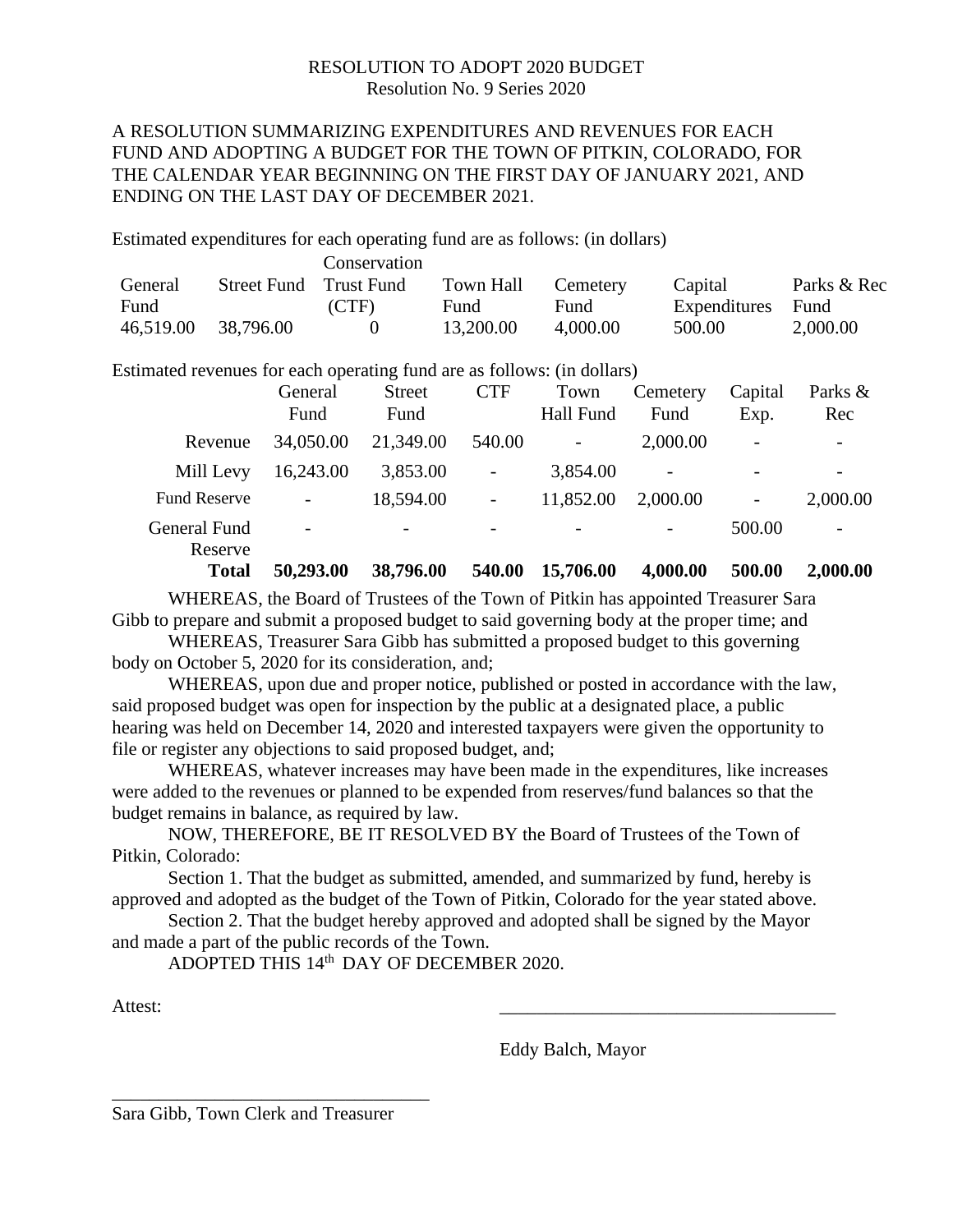#### RESOLUTION TO SET MILL LEVY Resolution No. 10 Series 2020

## A RESOLUTION LEVYING PROPERTY TAXES FOR THE YEAR 2020, TO HELP DEFRAY THE COSTS OF GOVERNMENT FOR THE TOWN OF PITKIN, COLORADO, FOR THE 2021 BUDGET YEAR.

WHEREAS, the Board of Trustees of the Town of Pitkin has adopted the annual budget in accordance with the Local Government Budget Law, on December 14, 2020 and;

WHEREAS, the amount of money allowed by law from property tax revenue is \$23,950.00 and;

WHEREAS, the 2020 valuation for assessment for the Town of Pitkin as certified by the County Assessor is \$3,853,230.00.

NOW, THEREFORE, BE IT RESOLVED BY THE BOARD OF TRUSTEES OF THE TOWN OF PITKIN, COLORADO:

Section 1. That for the purpose of meeting general fund expenses of the Town of Pitkin during the 2020 budget year, there is hereby levied a tax of 6.215 mils upon each dollar of the total valuation for assessment of all taxable property within the Town for the year 2020.

Section 2. That the Mayor is hereby authorized and directed to immediately certify to the County Commissioners of Gunnison County, Colorado, the mill levies for the Town of Pitkin as hereinabove determined and set.

ADOPTED THIS 14<sup>th</sup> DAY OF DECEMBER 2020.

Eddy Balch, Mayor

ATTEST:

Sara Gibb, Town Clerk and Treasurer